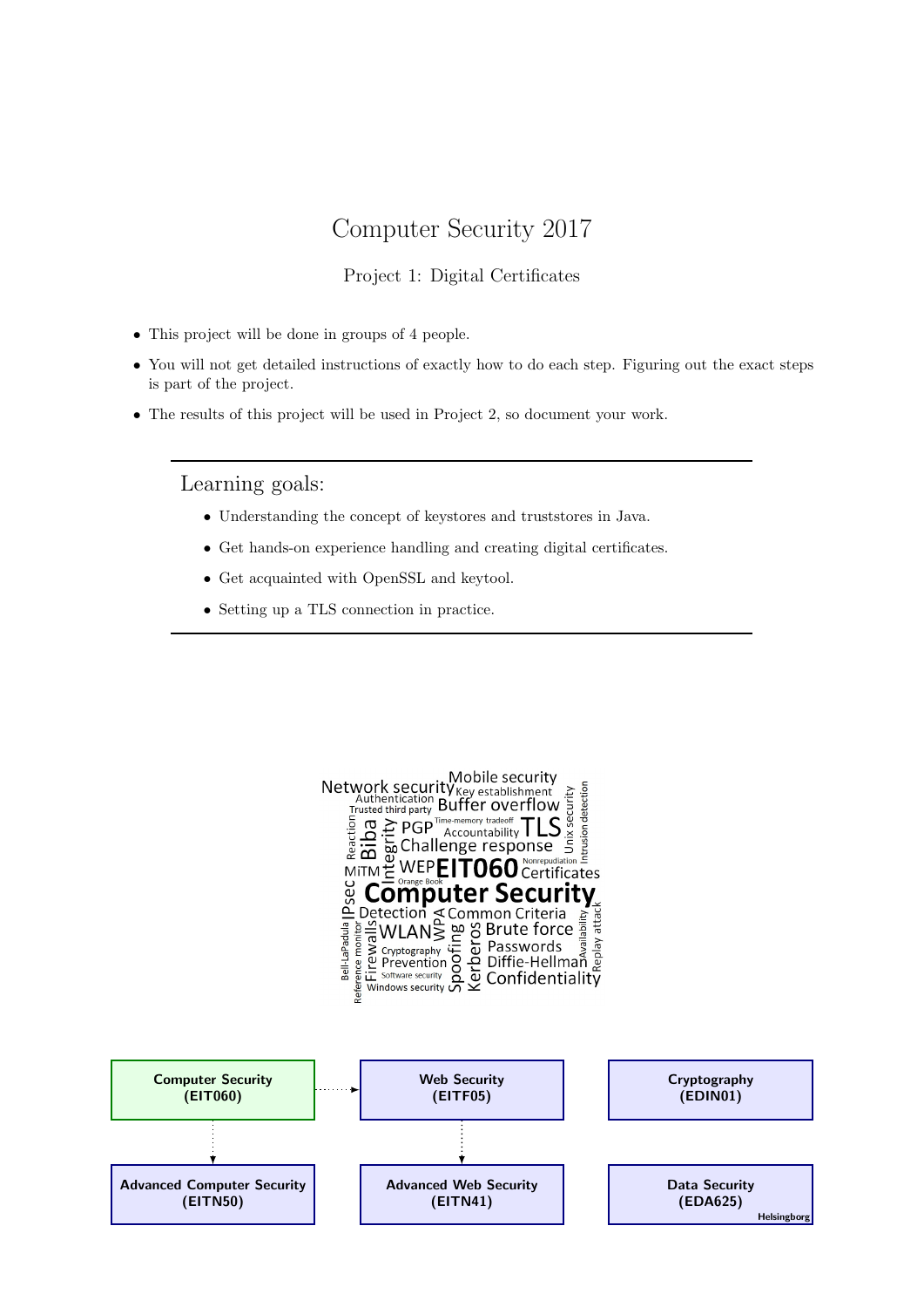## 1 Introduction

The first aim of this project is to learn about certificates, certificate chains, keystores and truststores. You will learn what they are and how they can be created and handled in practice. The second aim of the project is to get you to use these components to set up your own TLS connection.

OpenSSL includes a library with several cryptographic functions. We will use functions related to certificates. You can find the OpenSSL documentation at [\[1\]](#page-3-0). We are mostly interested in the OpenSSL commands req and x509, but it might be useful to look at other commands as well.

We will also use the program keytool, which is a tool included in the Java Development Kit. It is used for managing and creating key pairs and certificates, which are stored in keystores. However, keytool can not be used to sign other certificates. OpenSSL has to be used for this step. You can find the keytool documentation at [\[2\]](#page-3-1).

In the first part of the project you will

- 1. create a certificate authority (CA) that can sign other certificates,
- 2. learn about certificate chains, keystores and truststores,
- 3. create a client-side keystore and truststore,
- 4. create a server-side keystore and truststore.

In the second part of the project you will

- 1. run existing code for setting up a TLS connection,
- 2. modify the given code to use your certificates.

## 2 Project Instructions

#### 2.1 Certificates, keystores and truststores

You first need to download and install OpenSSL and keytool. OpenSSL is included in most Linux distributions. If you use Windows, you can find it at [\[3\]](#page-3-2).

Read about certificates in the course book, and learn what keystores and truststores are (search online). Then perform the following steps.

- 1. Create a X.509 CA certificate using OpenSSL. Set the commonName (CN) field of the certificate to CA for clarity. Make sure to save the private key of the CA in a file. Question A: What does the OpenSSL switch -CAcreateserial do?
- 2. Use keytool to create a truststore that contains the CA certificate (and nothing else). Name the file clienttruststore (no file extension) and set the password to password.
- 3. Use keytool to create an end-user keypair that is stored in a (client-side) keystore. Use your full names and STIL identities for the CN field for the certificate;  $X/X/X$ , where

$$
X = \langle \text{FULL NAME} \rangle \langle \langle \text{STIL-id} \rangle)
$$

for each respective group member. Name the file clientkeystore (no file extension) and set the password to password.

- 4. Use keytool to create a Certificate Signing Request (CSR) for the keys created in the previous step. A CSR can be seen as a blueprint of a certificate that has not been signed yet.
- 5. Use OpenSSL to let your CA (from step 1) sign the CSR.
- 6. Import the certificate chain into your keystore. Note that you should import the CA certificate before you import the signed certificate.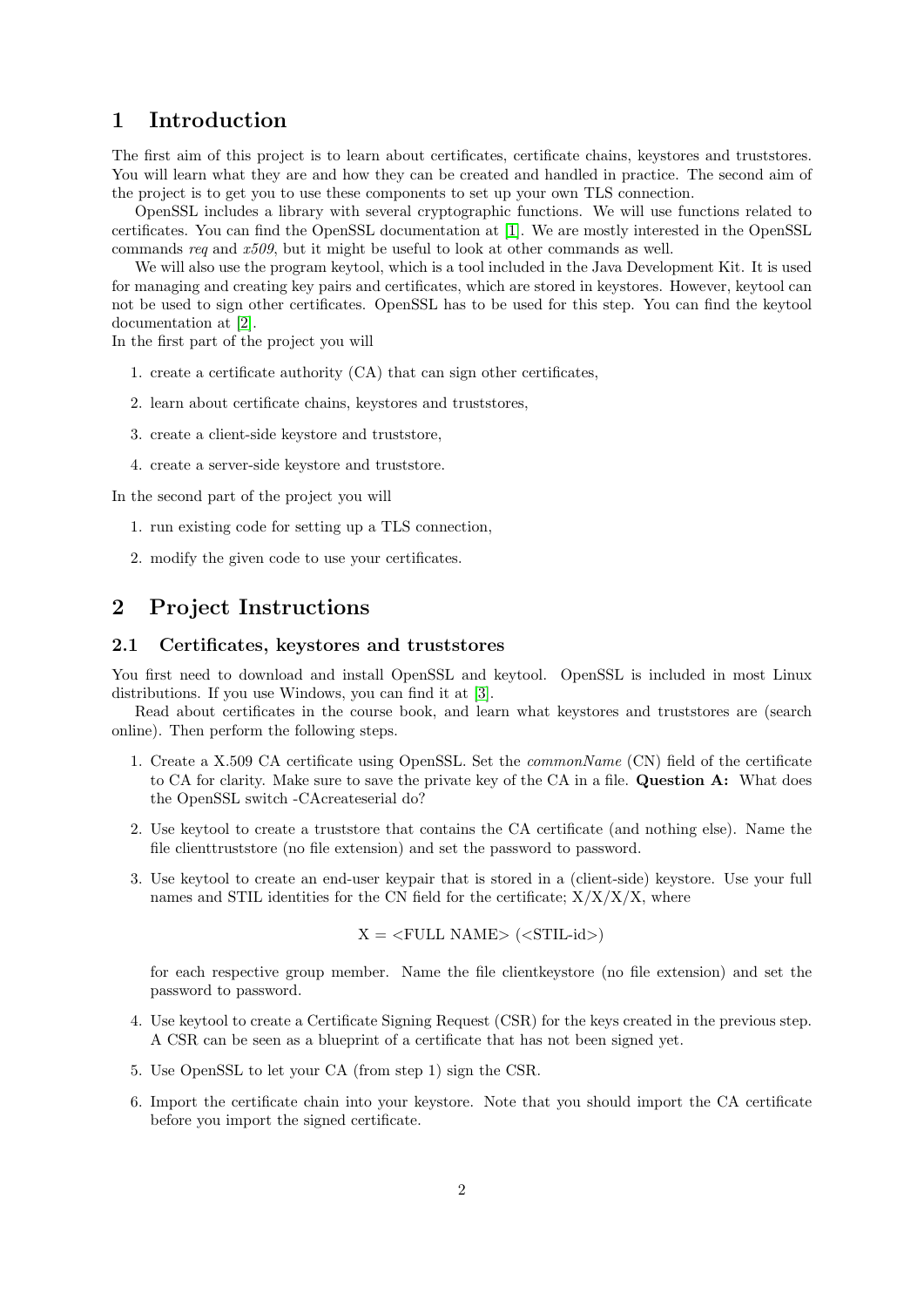- 7. Use keytool to verify that a certificate chain has been established. Your keystore should contain TWO entries;
	- a) one CA certificate,
	- b) one certificate chain of length 2, consisting of the CA certificate and the signed certificate.

The command "keytool -list -v ..." is appropriate.

- 8. Both keytool and OpenSSL typically generate X.509 version 3 CA certificates. But the certificates that you have created for your server and client are most likely X.509 version 1 certificates. Question B: How can you tell keytool to generate a CSR for an X.509 version 3 client certificate (at step 4), or tell OpenSSL to force generation of a version 3 certificate (at step 5)? Question C: What are extensions and what can they contain?
- 9. Follow steps 3 through 7 above to create a server-side keystore. Name the file serverkeystore (no file extension) and set the password to password. Use CN=MyServer for the server certificate.
- 10. Create a server-side truststore. Name the file servertruststore (no file extension) and set the password to password. Question D: Is it possible to just make a copy of the client-side truststore, why or why not?
- 11. There are in total six passwords used in your server and client programs (do not count CA passwords). The two truststores use one password each, and the two keystores use two passwords each. Question E: What is the purpose of each password? That is, what does each password protect?

#### 2.2 TLS connection

Now that you have created certificates, your next goal is to set up a TLS connection that uses these certificates. On the course homepage you can find sample Java code bundled with some keystores and truststores. You will be using this code as a starting point for your server and client implementations. Do the following.

1. Compile the provided server and client code samples. The server and client can be compiled with

javac server.java client.java

2. Run both server and client with the provided key- and truststores. The server and client can be run as

java server 9876 java client localhost 9876

The server handles several connecting clients. If you are not familiar with threading, you do not need to worry about it.

- 3. The server responds to text messages sent from the client. Question F: What does the server answer?
- 4. Both server and client display the subject field of the connecting party's certificate. Check the code to see how this is done. Modify the code to also print out the issuer field of the certificate on a separate line just below the subject field printout.
- 5. Print the serial number of the certificate just below the issuer field printout.
- 6. Get a TLS connection up and running using the key- and truststores that you have generated. Modify the code if you need to.
- 7. Question G: What is the purpose of setNeedClientAuth(true) in the server?
- 8. Question H: Show printouts, written directly in your submission email, from both server and client (we know that this is not really a question, but you get the point).